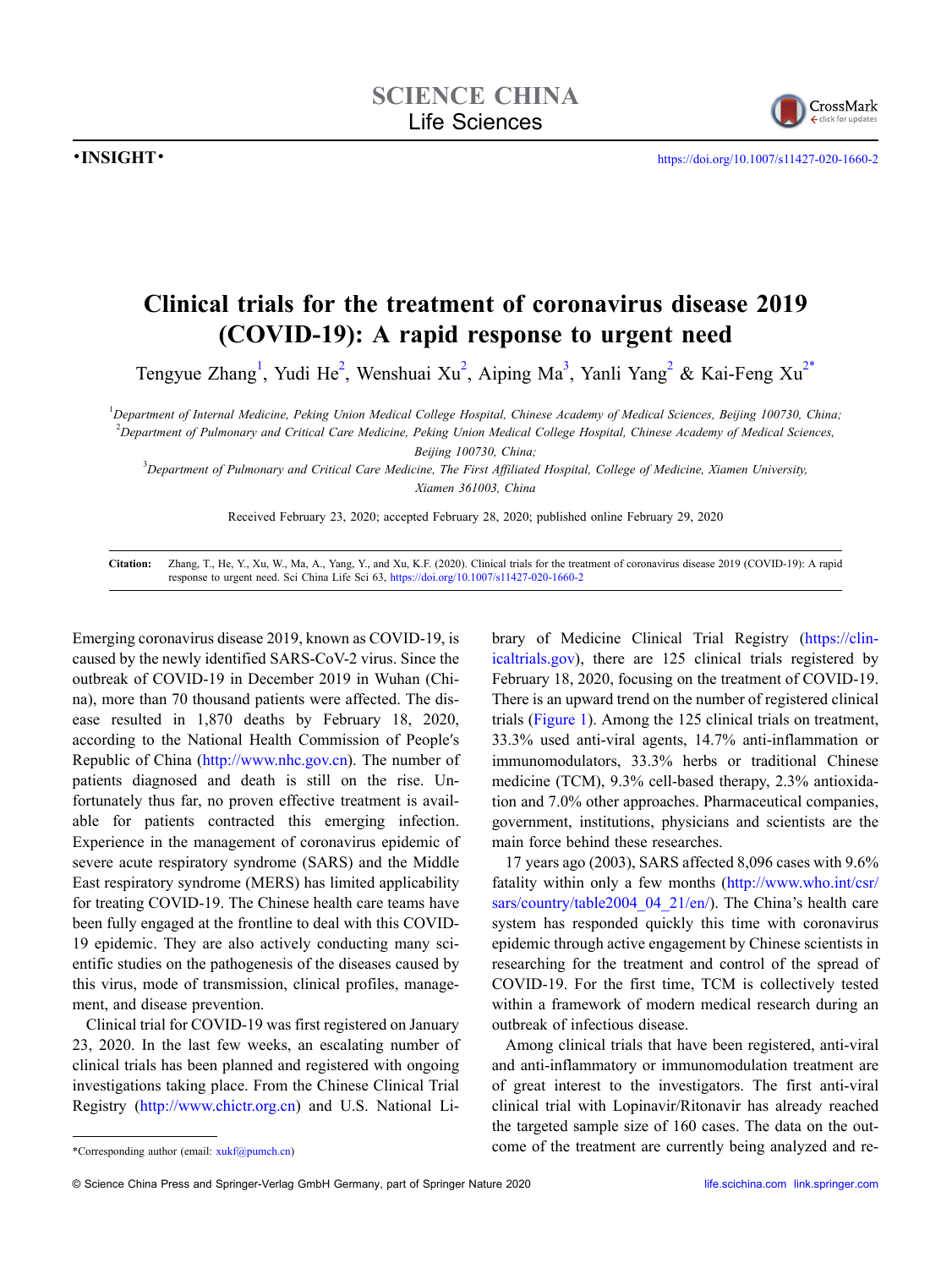

<span id="page-1-0"></span>[Figure 1](#page-1-0) Rapidly growing registered clinical trials on COVID-19 in China. A, The curve represents accumulated numbers of COVID-19 cases since January 12, 2020. Daily registered clinical trials numbers are also shown. B, Classification of all 125 clinical trials until February 18, 2020. Among them, four clinical trials tested two treatments each.

sults are expected to be revealed soon. The anti-coronavirus activity of Lopinavir/Ritonavir has already been found from SARS clinical cases in the past [\(Chan et al., 2003\)](#page-2-0). There are ongoing clinical trials on the use of Remdesivir with an ambitious targeted sample size of 760 patients. Remdesivir, an adenosine analog, when incorporated into nascent viral RNA chains, results in premature termination of viral replications. This has been found to be a promising antiviral drug against a wide array of RNA viruses including SARS-CoV and MERS-CoV ([Wang et al., 2020\)](#page-2-1). As shown in Table S1 and Table S2 in supporting information, there are a large number of anti-viral agents being used in the registered clinical trials in China. Chloroquine or Hydroxychloroquine is highly expected to be a promising anti-SARS-CoV-2 activity *in vitro* [\(Wang et al., 2020\)](#page-2-1). It is worth noting that this novice way of using old drugs for treating coronavirus may prove to be a quick way to find an effective treatment.

The pathogeneses of diseases caused by COVID-19 are very unclear so far, ranging from acute damage to alveolar epithelium, inflammation, cytokine storm to multiple organ failure. The presence of decreased lymphocytes and increased inflammatory mediators in affected cases suggest the likelihood of inflammatory mechanisms being involved in the pathogenesis ([Huang et al., 2020](#page-2-2)). The anti-inflammatory approach was adopted by some scientists using such agents as corticosteroids, immunoglobins or targeted therapy such as anti-interleukin 6 therapy. The plasma containing antibodies subsequent developed during the convalescent phase from infected patients may prove to be valuable in treating COVID-19 patients.

Surprisingly, one-third of the registered clinical trials are given TCM. TCM medicine, usually combined with modern medicine, has being used widely in patients with COVID-19. A meta-analysis of TCM in treating SARS in the past suggested TCM was effective in relieving symptom of fever, requiring lesser dosage of corticosteroid and resulting in better improvement in CD4 count and reducing pulmonary infiltrate ([Chen et al., 2007\)](#page-2-3). The combination of TCM with modern medicine sounds promising for treating diseases caused by coronavirus. Other types of new treatments have been developed - such as stem cells, anti-PD-L1 monoclonal antibody, etc.

Table S1 in supporting information is not a complete list as the number of registered clinical trials is still arising. Also, some other important approaches that are not listed so far are expected to be navigated in future studies such as finding effective monoclonal antibodies or vaccines for COVID-19. During an epidemic crisis such as this coronavirus outbreak, it is an impossible mission to conduct such a huge number of clinical trials without risking the quality of research being compromised. When conducting many clinical trials during an epidemic, there are a number of pressing issues that need to be addressed.

Firstly, how to use valuable resources efficiently is a question that needs to be answered. If all 125 trials are performed as planned, a total of 19,749 subjects are required to conduct such trials. As suggested in a recent commentary in *Nature*, a master plan guiding the protocol and standards of research design in patient recruitment, randomization and measurements of outcomes will be required. When there is a standardized protocol, then one can pool knowledge gained from the different trials for comparison of the effectiveness of various approaches ([Maxmen, 2020](#page-2-4)). However, the cost of all those 125 registered trials is enormous. Thus, every effort should be made to avoid repetition of the same clinical trials. We advocate the establishment of a national system of sharing data and keeping database for analysis in order to share knowledge for the advancement of effective treatment and to avoid wasting of national financial and human resources.

Secondly, the rationale for conducting clinical trials should be carefully examined. Currently, it is difficult to know the rationale behind some clinical trials. Before we start to write a protocol, we need to examine what the results of *in vitro* and *in vivo* studies of a potential intervention that we have known. There are other questions such as "what is the evidence on the pathogenesis in COVID-19 or other coronavirus infections? What are the preliminary results in previous studies on human?" etc.

Thirdly, ethical consideration is always a challenge in emerging infectious diseases and critical care medicine. For